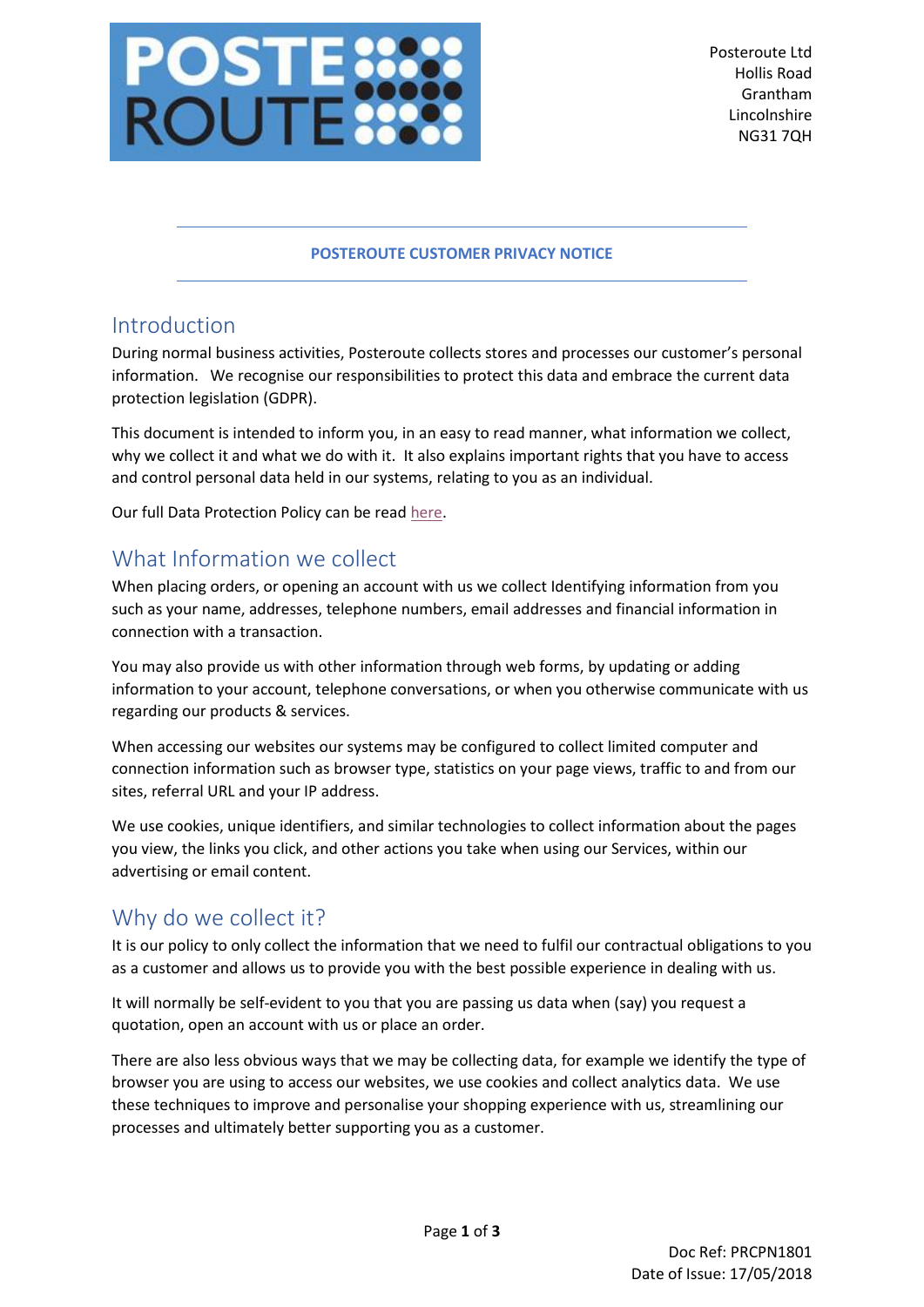

### How we store the information

Your data is held electronically at our premises, behind our own firewalls, on our own secure servers. We only use external data centres for our email.

Only highly secure, encrypted enterprise level services such as Amazon Web Services are used for the storage and transmission of email.

We follow all applicable regulations and accepted standards for storage, protection and transmission of the personal data we collect, including the use of encryption methods wherever appropriate.

# What we do with the information

We primarily use your information to satisfy your requirements. Most commonly this would be responding to a request for a quotation and delivering a product or service.

If you are a business customer (and the PECR regulations permit), we may also send you notice of specific promotions and business updates that we consider may be of interest to you. These emails always contain a clear opt out link, through which you can add your email address to our email exclusion list.

## Who we share the information with

We only pass data to suppliers who maintain strict GDPR compliance and with whom we have specific GDPR compliant Processing Agreements in place which prohibit them using, sharing or retaining your personal data for any purpose other than they have been specifically contracted to by us.

# Retention and Destruction

We retain personal data only for as long as necessaryin order to:

- Provide the services you have requested from us.
- Facilitate a high standard of after sales customer support.
- Satisfy requirements mandated by law, contract or similar obligations applicable to our business operations including the requirement to maintain adequate and accurate business and financial records.
- Preserve, resolve, defend or enforce our legal/contractual rights.

We make a clear distinction between *live data*, normally accessible through our operational interfaces, and *archived data* which is not accessed easily and held only for specific legal or contractual compliance reasons. It is our policy to keep both classifications of personal data held to the minimum.